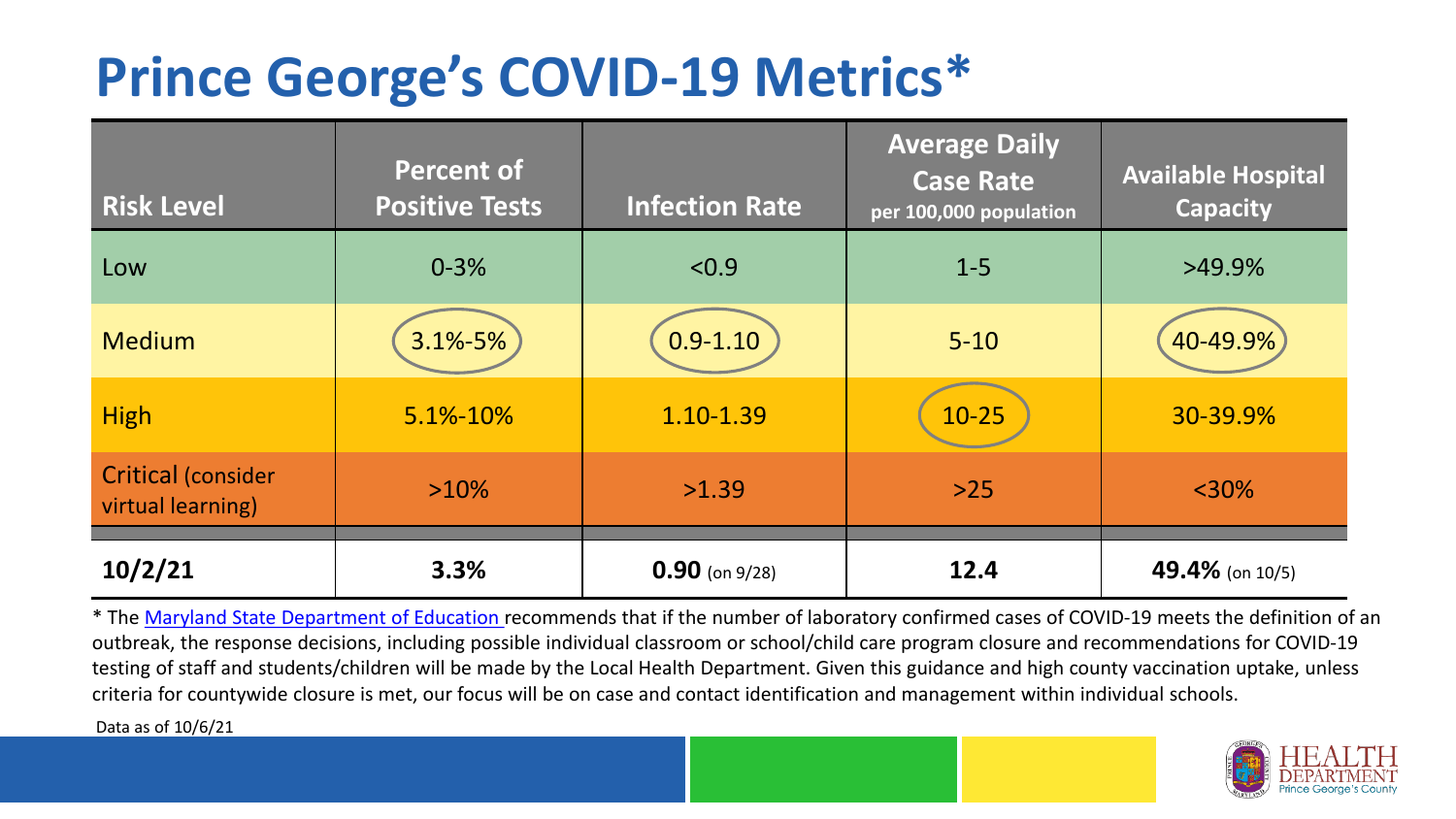# **COVID-19 Community Transmission and Vaccination**

Per the [CDC updated guidance for COVID-19 Prevention in K-12 Schools,](https://www.cdc.gov/coronavirus/2019-ncov/community/schools-childcare/k-12-guidance.html) vaccination is considered the leading prevention strategy for those who are eligible, and **Prince George's County exceeds the percentage of U.S. vaccinations for ages 12 and above**. The CDC also emphasizes using multiple prevention strategies together consistently, included universal indoor masking, as needed based on the level of community transmission and vaccine coverage.



\*County-specific data as of 10/6/21; all other data accessed on 10/6/21 at:<https://covid.cdc.gov/covid-data-tracker>

\*\* The CDC is reporting Prince George's as having "high" community transmission; however, our local data indicates we have decreased into the substantial range. This difference may be due to reporting through federal institutions as well as differences of data cleaning and timeframe.

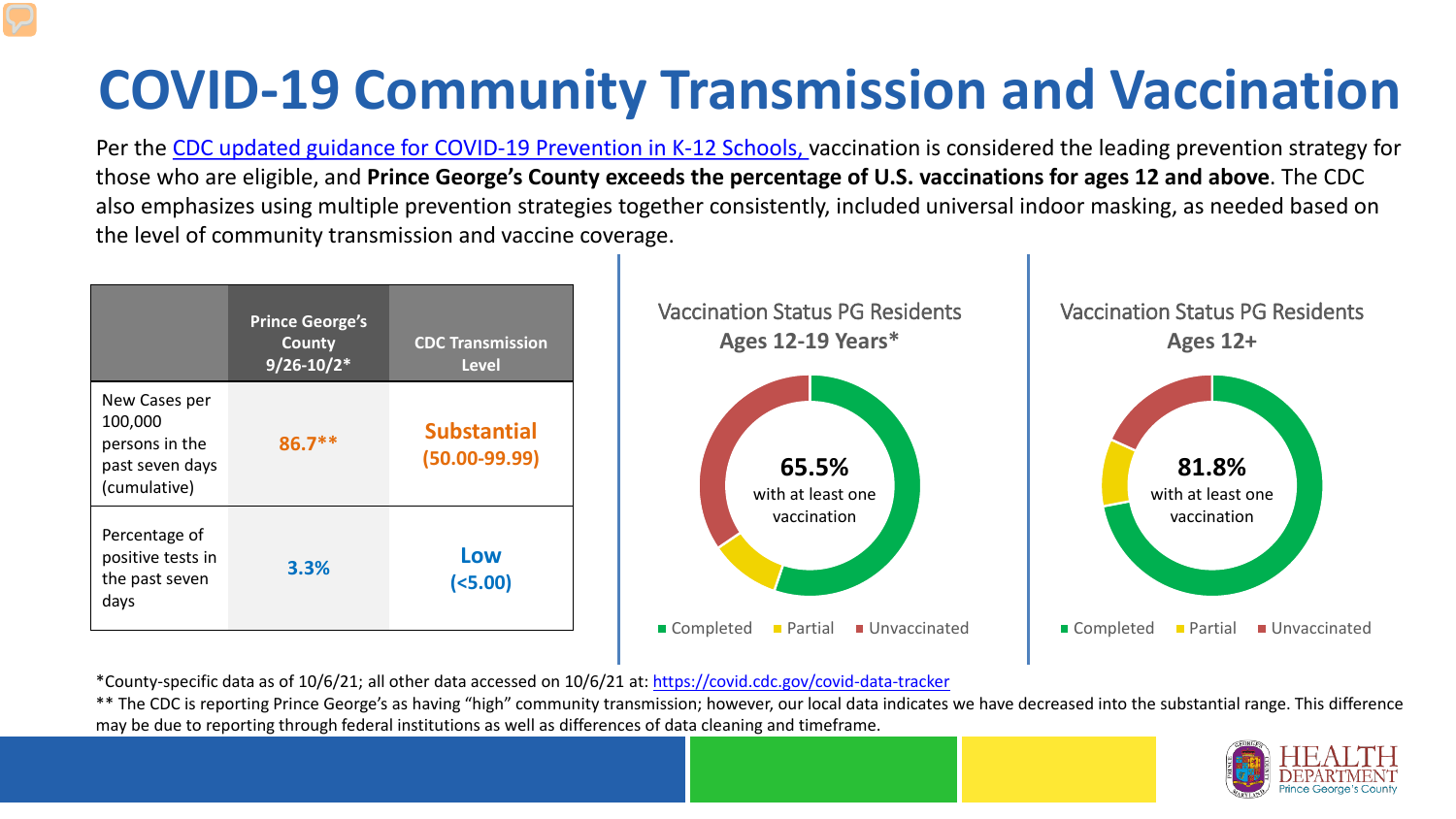### **Testing: Percent Positive** (past 7 days by test date)

The percent of tests returning as positive for county residents declined to **3.3% at the end of last week. Last week we dropped below 4.0% for the first time since the end of July.**

**Percent of Positive COVID-19 Tests by Date Collected** (as of 10/6/21)

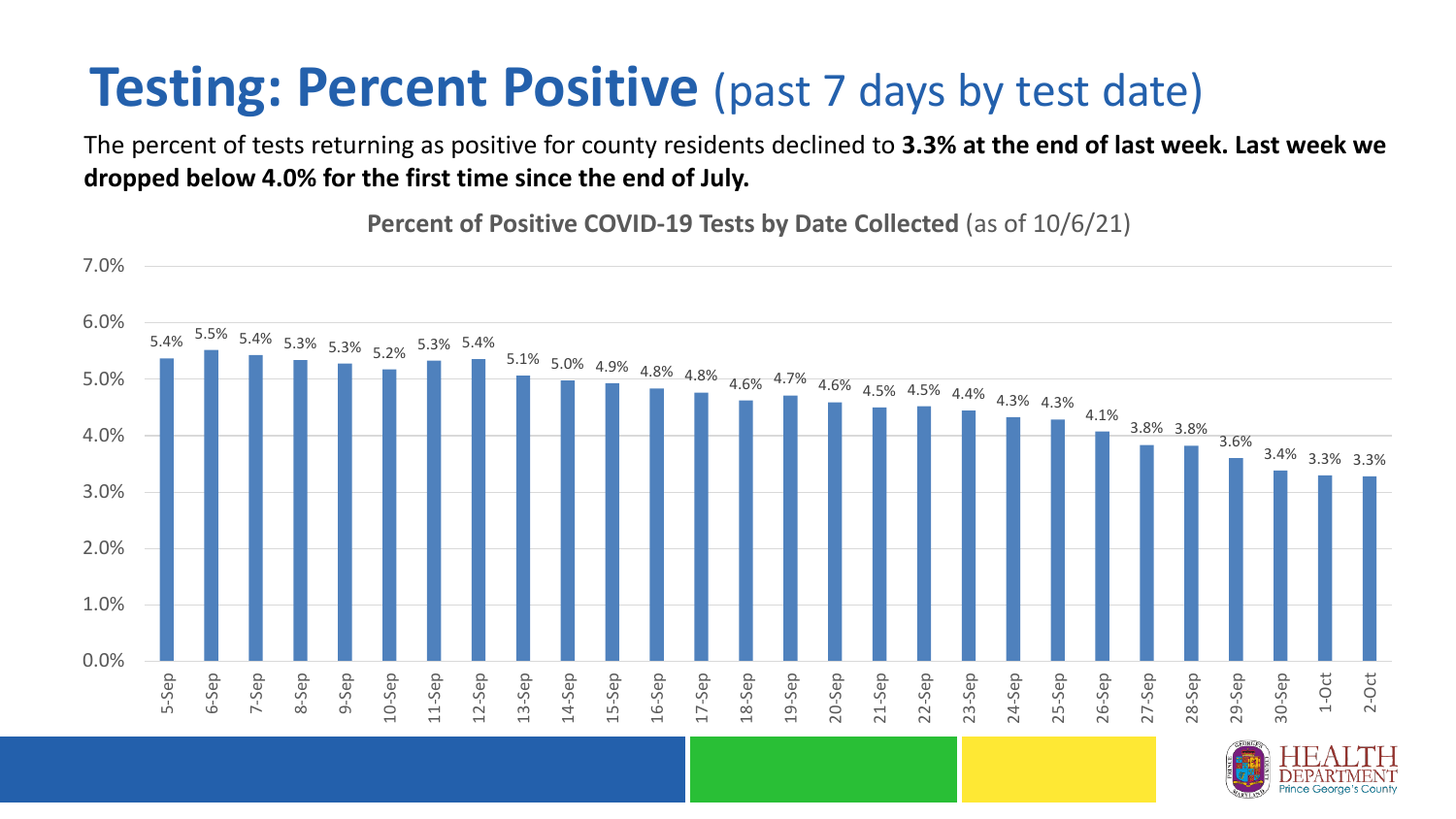### **Infection Rate for Prince George's County**



#### **Estimated by CovidActNow.org**

Accessed 10/6/2021. Each data point is a 14-day weighted average. Presented as the most recent seven days of data as a dashed line, as data is often revised by states several days after reporting.

![](_page_3_Picture_4.jpeg)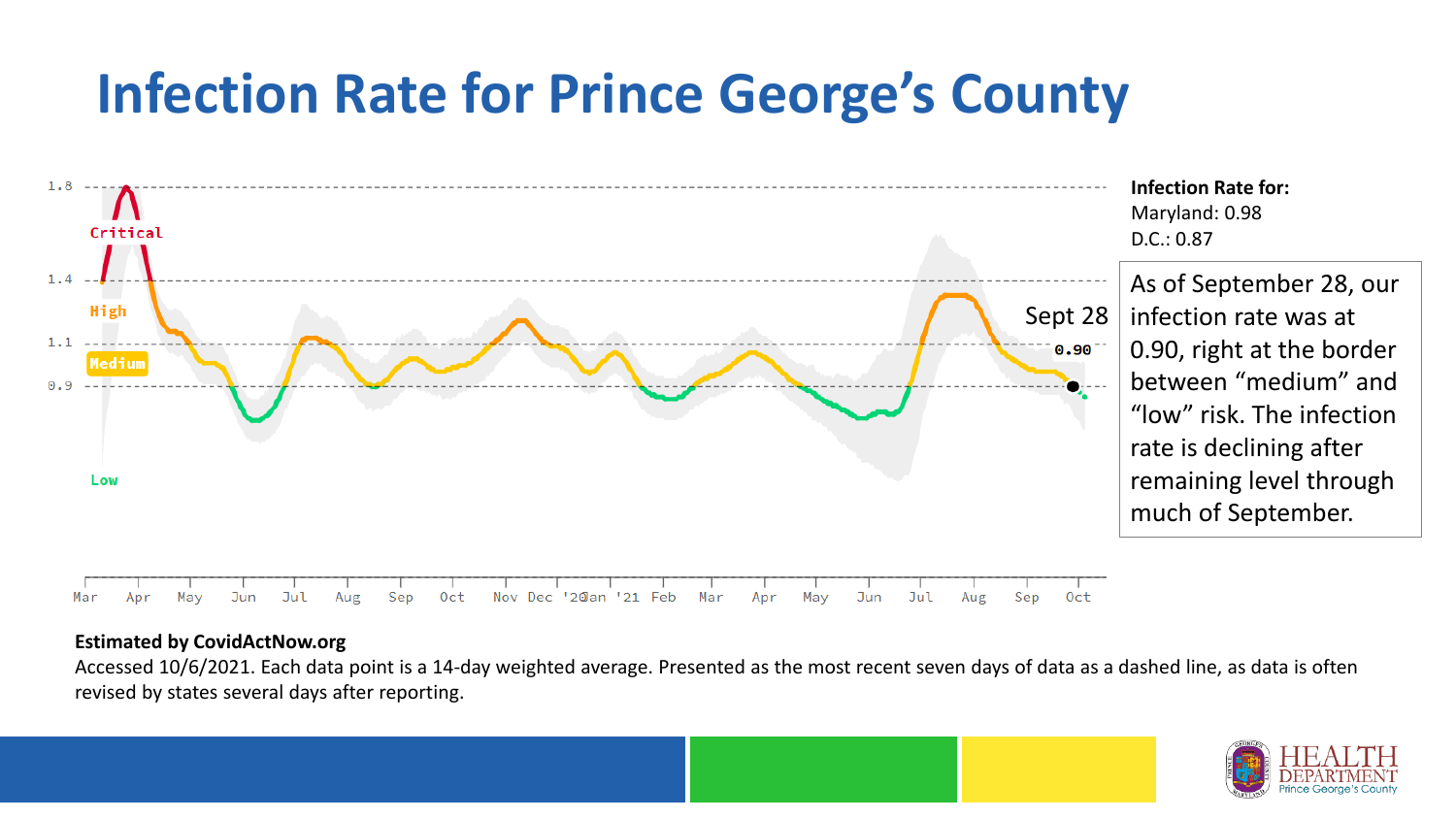#### **Average Daily Case Rate** (7-day Average by test date)

**The daily case rate at the end of last week was 12.4 new cases per 100,000 residents.** While we have remained "high risk" or above 10.0 since the end of July 2021 **we have dropped below 15.0 for nearly one week.** 

![](_page_4_Figure_2.jpeg)

**Average New COVID-19 Cases Per Day Per 100,000 Residents**

![](_page_4_Picture_4.jpeg)